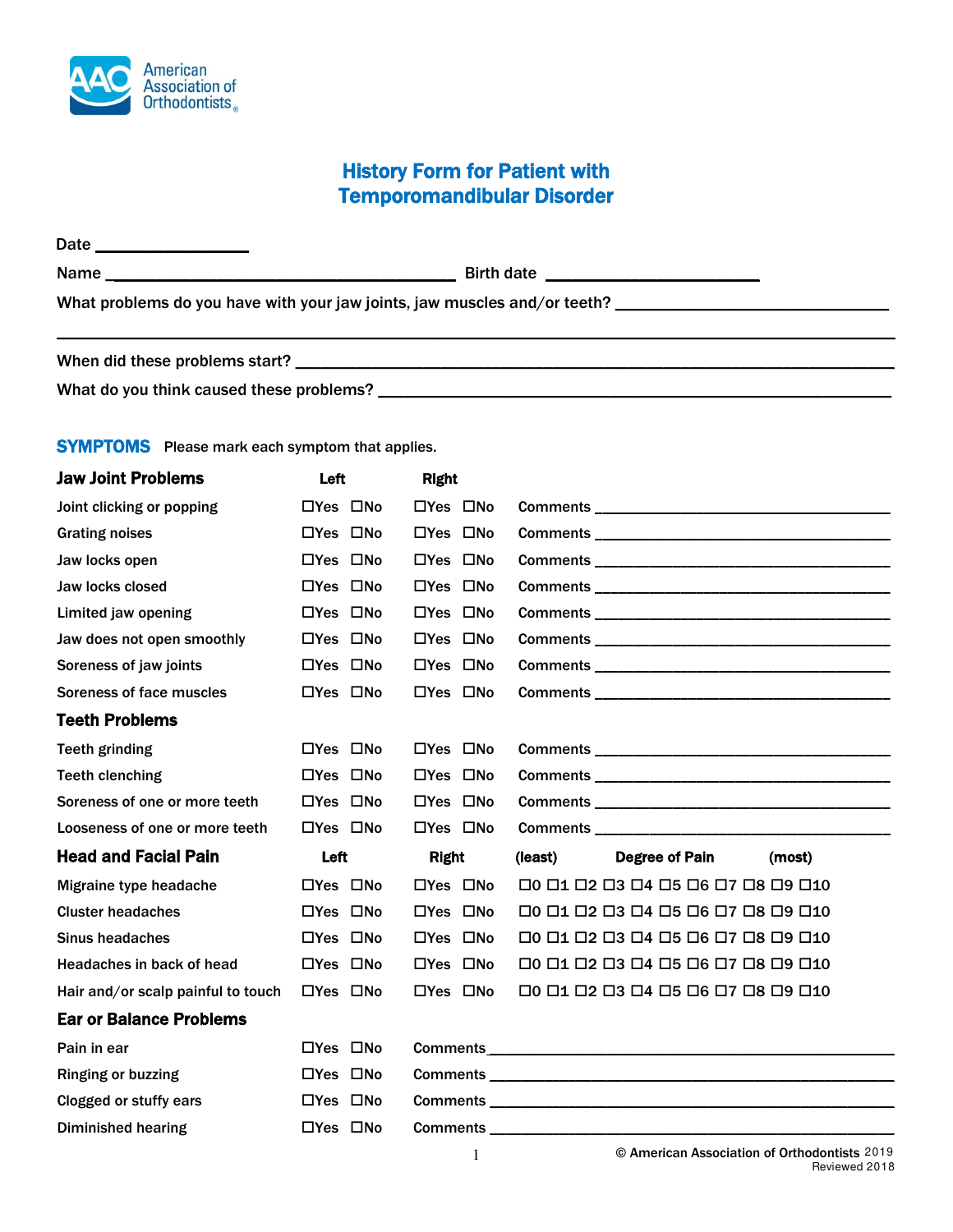| Dizziness or vertigo                      | $\Box$ Yes $\Box$ No |                                                                                                                                                                                                                                     |
|-------------------------------------------|----------------------|-------------------------------------------------------------------------------------------------------------------------------------------------------------------------------------------------------------------------------------|
| Poor sense of balance                     | $\Box$ Yes $\Box$ No |                                                                                                                                                                                                                                     |
|                                           |                      |                                                                                                                                                                                                                                     |
| <b>Throat Problems</b>                    |                      |                                                                                                                                                                                                                                     |
| <b>Swallowing difficulty</b>              | $\Box$ Yes $\Box$ No |                                                                                                                                                                                                                                     |
| <b>Throat tightness</b>                   | $\Box$ Yes $\Box$ No | <b>Comments</b> and the comments of the comments of the comments of the comments of the comments of the comments of the comments of the comments of the comments of the comments of the comments of the comments of the comments of |
| <b>Throat soreness</b>                    | $\Box$ Yes $\Box$ No |                                                                                                                                                                                                                                     |
| Laryngitis                                | $\Box$ Yes $\Box$ No |                                                                                                                                                                                                                                     |
| <b>Voice fluctuations</b>                 | $\Box$ Yes $\Box$ No |                                                                                                                                                                                                                                     |
| Throat congestion                         | $\Box$ Yes $\Box$ No |                                                                                                                                                                                                                                     |
| Frequent cough                            | $\Box$ Yes $\Box$ No |                                                                                                                                                                                                                                     |
| <b>Frequent throat clearing</b>           | $\Box$ Yes $\Box$ No |                                                                                                                                                                                                                                     |
| <b>Excessive salivation</b>               | $\Box$ Yes $\Box$ No |                                                                                                                                                                                                                                     |
| Tongue pain                               | $\Box$ Yes $\Box$ No |                                                                                                                                                                                                                                     |
| Pain in roof of mouth                     | $\Box$ Yes $\Box$ No |                                                                                                                                                                                                                                     |
| <b>Neck and/or Shoulder Pain</b>          |                      |                                                                                                                                                                                                                                     |
| Neck/shoulder/back pain                   | $\Box$ Yes $\Box$ No | <b>Comments</b> and the comments of the comments of the comments of the comments of the comments of the comments of the comments of the comments of the comments of the comments of the comments of the comments of the comments of |
| Neck/shoulder/back reduced<br>mobility    | $\Box$ Yes $\Box$ No |                                                                                                                                                                                                                                     |
| Frequent neck muscle fatigue              | $\Box$ Yes $\Box$ No |                                                                                                                                                                                                                                     |
| Arm or finger tingling, numbness,<br>pain | □Yes □No             |                                                                                                                                                                                                                                     |
| <b>Eye Problems</b>                       |                      |                                                                                                                                                                                                                                     |
| Pain around or behind eyes                | $\Box$ Yes $\Box$ No |                                                                                                                                                                                                                                     |
| <b>Bloodshot eyes</b>                     | $\Box$ Yes $\Box$ No |                                                                                                                                                                                                                                     |
| <b>Blurred vision</b>                     | $\Box$ Yes $\Box$ No |                                                                                                                                                                                                                                     |
| Pressure behind eyes                      | $\Box$ Yes $\Box$ No |                                                                                                                                                                                                                                     |
| <b>Light sensitivity</b>                  | $\Box$ Yes $\Box$ No |                                                                                                                                                                                                                                     |
| <b>Watering of eyes</b>                   | $\Box$ Yes $\Box$ No |                                                                                                                                                                                                                                     |
| Drooping of eyelids                       | $\Box$ Yes $\Box$ No |                                                                                                                                                                                                                                     |

On the figures below, mark an X where you have pain. Circle the X where the pain is most severe.